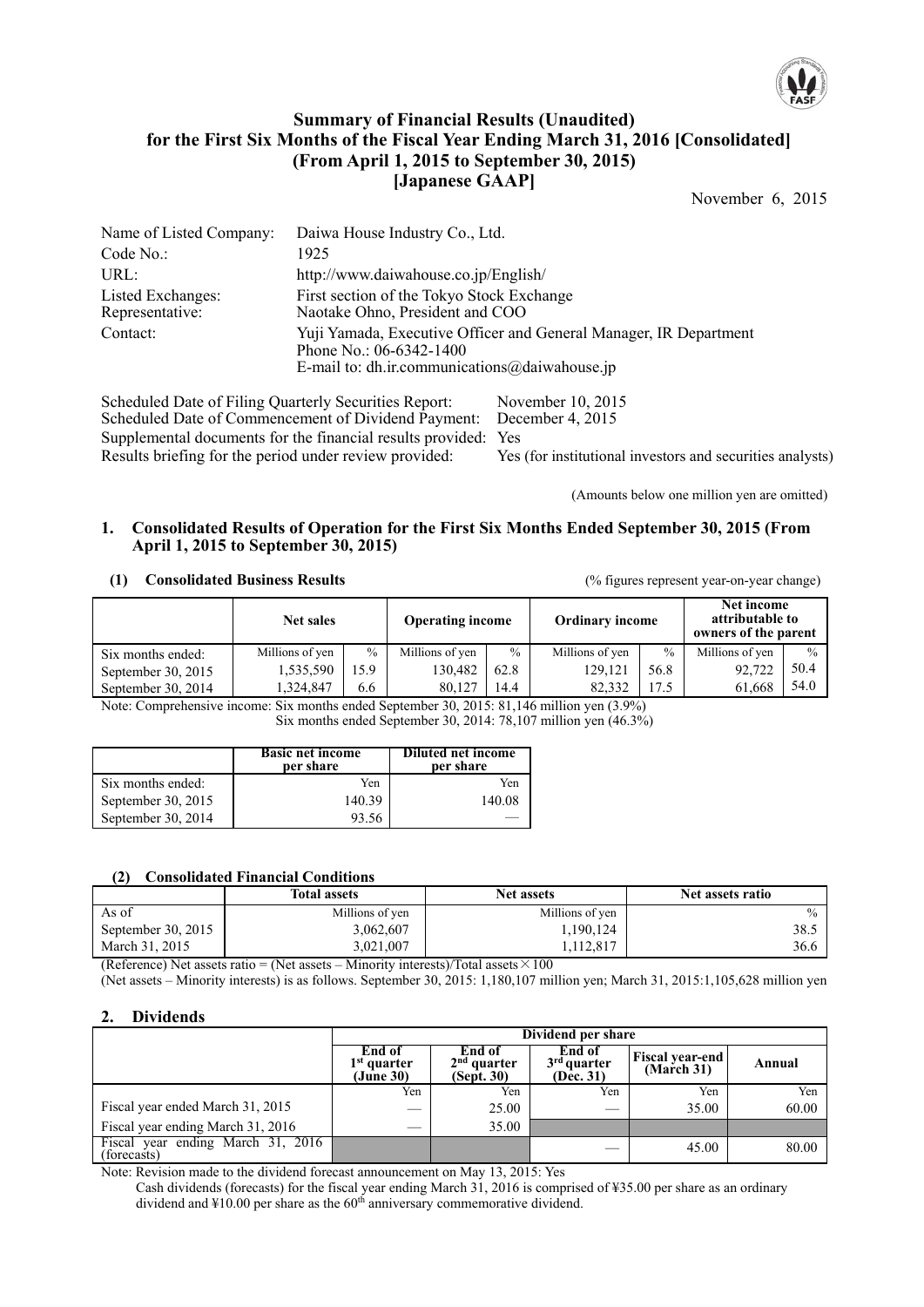### **3. Consolidated Earnings Forecasts for the Fiscal Year Ending March 31, 2016 (From April 1, 2015 to March 31, 2016)**

|  | (% figures represent year-on-year change) |  |
|--|-------------------------------------------|--|
|  |                                           |  |

|                                      | <b>Net sales</b> |      | <b>Operating income</b> |      | <b>Ordinary income</b> |      | Net income<br>attributable to owners<br>of the parent |               | <b>Basic net</b><br>income per<br>share |  |
|--------------------------------------|------------------|------|-------------------------|------|------------------------|------|-------------------------------------------------------|---------------|-----------------------------------------|--|
|                                      | Millions of yen  |      | % Millions of yen       |      | % Millions of yen      |      | % Millions of yen                                     | $\frac{0}{0}$ | Yen                                     |  |
| Fiscal year ending<br>March 31, 2016 | 3.180.000        | 13.1 | 240,000                 | 33.1 | 228,000                | 12.5 | 154.000                                               | 31.5          | 232.50                                  |  |

Note: Revision made to business forecast announcement on May 13, 2015: Yes

### **Notes:**

- **(1) Changes in Significant Subsidiaries during the Period under Review (This refers to changes in specified subsidiaries associated with changes in the scope of consolidation): None**
- **(2) Application of Accounting Methods Unique to the Preparation of the Quarterly Consolidated Financial Statements: None**
- **(3) Changes in Accounting Policies Applied, Changes in Accounting Estimates and Retrospective Restatement** 
	- **1) Changes in accounting policies applied due to amendment of accounting standards: Yes**
	- **2) Changes in accounting policies due to reasons other than 1): None**
	- **3) Changes in accounting estimates: None**
	- **4) Retrospective restatement: None**
- **(4) Number of Issued and Outstanding Shares (Common Stock)**
- **1) Number of shares at the end of the period (including treasury stock)**

| As of September 30, 2015 | 666.238.205 shares As of March 31, 2015 |  |  | 660,421,851 shares |
|--------------------------|-----------------------------------------|--|--|--------------------|
|                          |                                         |  |  |                    |

### **2) Number of treasury stock at the end of the period**

| , rumovi ol u vasur v stočivat tile čilu ol tile period |        |                                                |                   |
|---------------------------------------------------------|--------|------------------------------------------------|-------------------|
| As of September 30, 2015                                | .624.1 | $-746$ shares $\parallel$ As of March 31, 2015 | 741 shares<br>619 |
|                                                         |        |                                                |                   |

### **3) Average number of shares during the period**

| Six months ended   |                    | S <sub>1</sub> x months ended | 659.112.315 |
|--------------------|--------------------|-------------------------------|-------------|
| September 30, 2015 | 660.461.695 shares | September 30, 2014            | shares      |
|                    |                    |                               |             |

#### **\* Presentation of implementing the quarterly review procedures**

As of the time when the quarterly financial results are disclosed, the Group have not completed the reviewing (checking) procedures for quarterly consolidated financial statements as laid down by the Financial Instruments and Exchange Law.

#### **\* Remarks on appropriate use of forecasted results of operation and other special matters**

#### **(Notes regarding forward-looking statements)**

Consolidated earnings forecasts are based on assumptions in light of the information available as of the date of announcement of this material and the factors of uncertainty that may possibly impact the future results of operation. These statements do not mean that the Company pledges to realize such statements. Actual results may differ significantly from those presented herein as a consequence of numerous factors such as the financial market, economic conditions, competitor situations and fluctuations in land prices.

Please refer to the section of "1. Qualitative Information Regarding Consolidated Results for the First Six Months under Review (3) Earnings Forecasts" of "the Attached Material" on page 5 for the suppositions that form the assumptions for earnings forecasts.

#### **(Obtaining supplementary explanatory materials)**

The Company plans to hold a briefing for institutional investors and securities analysts on November 6, 2015. Relevant financial statements to be handed out at the briefing will be posted on our official website at the same time.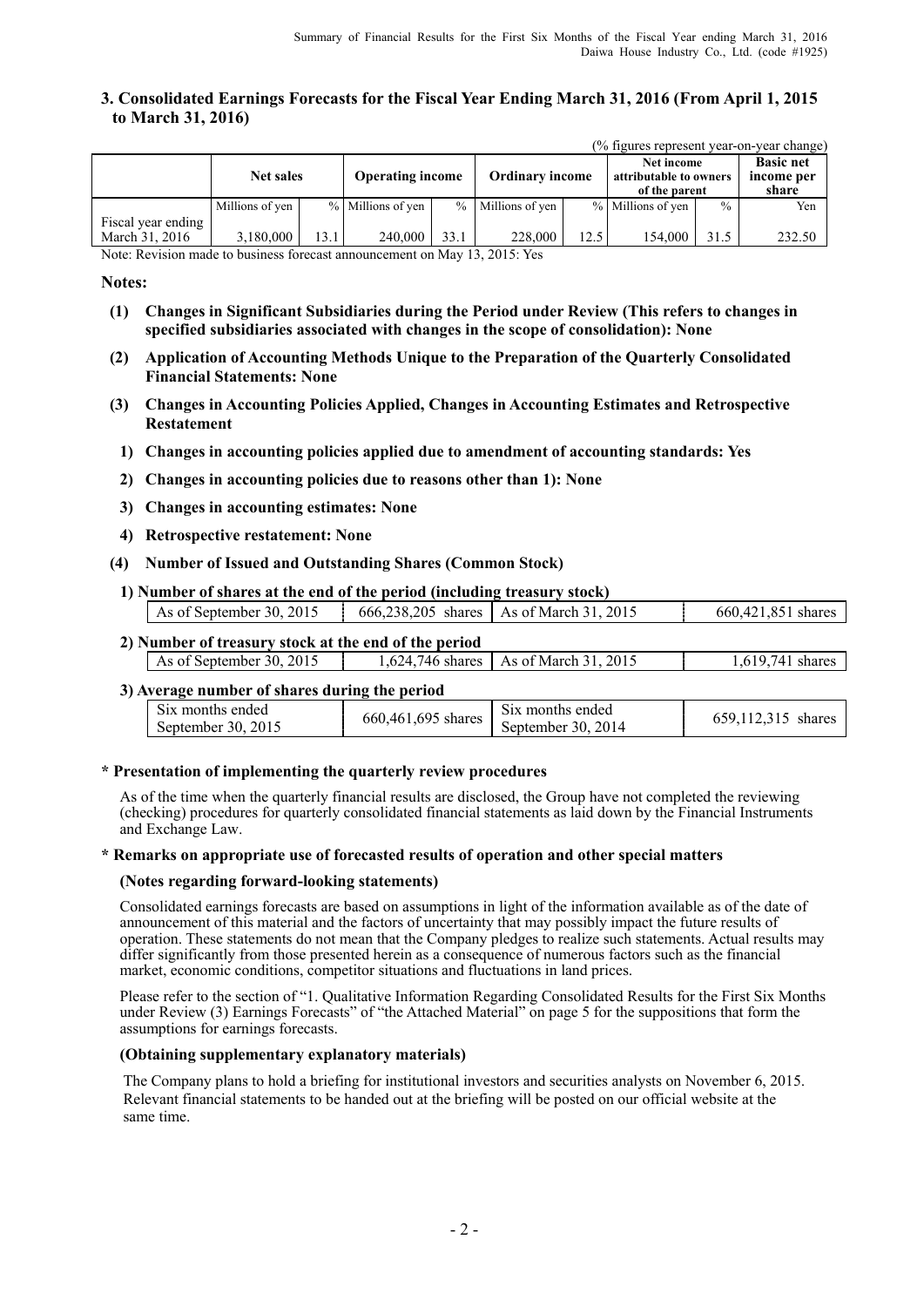# **Contents of the Attached Material**

| 1. Qualitative Information regarding Consolidated Results for the First Six Months under Review 4 |  |
|---------------------------------------------------------------------------------------------------|--|
|                                                                                                   |  |
|                                                                                                   |  |
|                                                                                                   |  |
|                                                                                                   |  |
|                                                                                                   |  |
| (1) Changes in Accounting Policies Applied, Changes in Accounting Estimates and Retrospective     |  |
|                                                                                                   |  |
|                                                                                                   |  |
|                                                                                                   |  |
|                                                                                                   |  |
|                                                                                                   |  |
|                                                                                                   |  |
|                                                                                                   |  |
|                                                                                                   |  |
|                                                                                                   |  |
|                                                                                                   |  |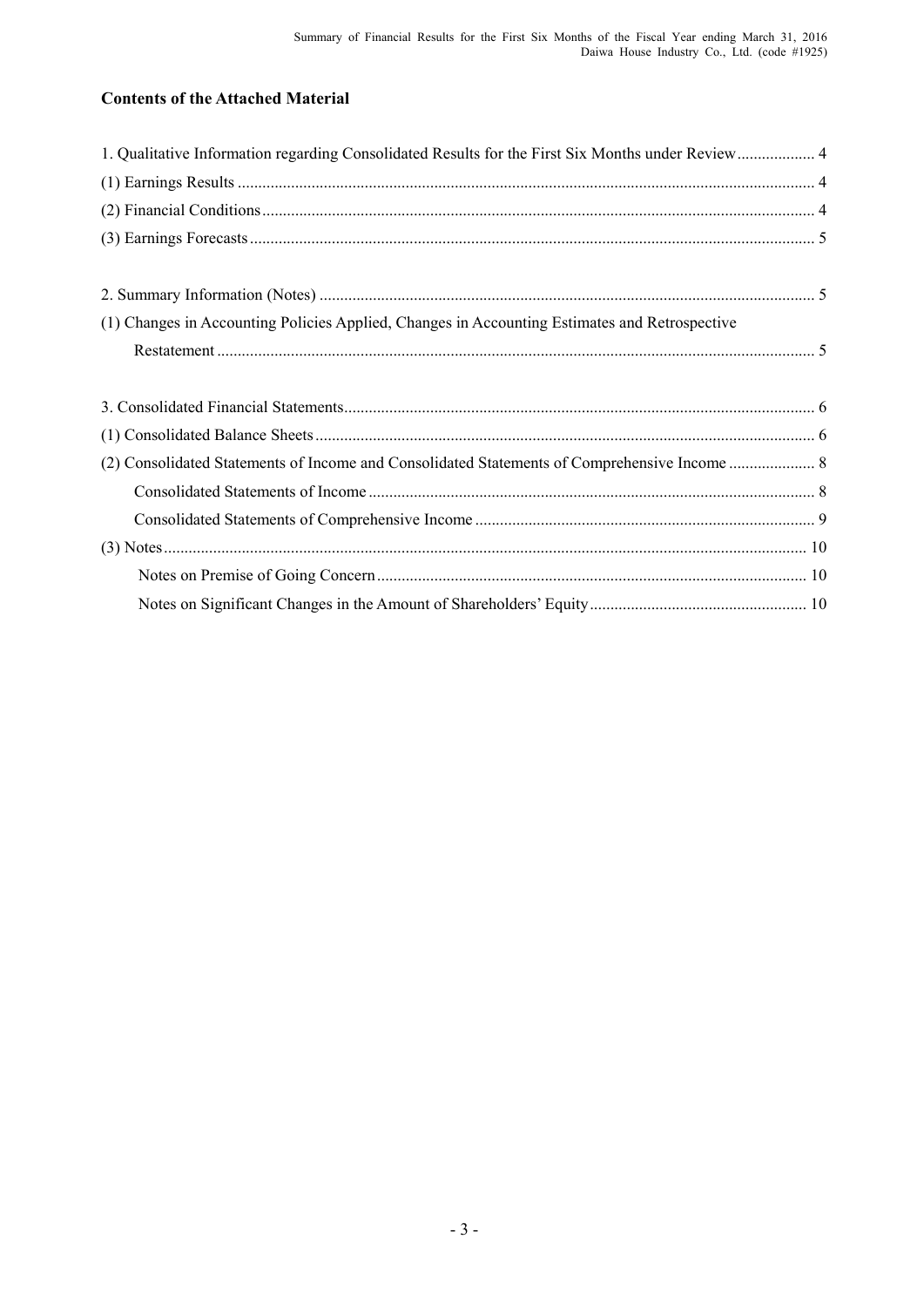## **1. Qualitative Information regarding Consolidated Results for the First Six Months under Review**

## **(1) Earnings Results**

The Japanese economy continued to experience a gradual recovery throughout the first six months of the fiscal year ending March 2016. Government economic policies and lower oil prices have played a part in rising corporate capital investments, and improved employment environment and higher payrolls. However, the deceleration of the Chinese economy has caused a downward swing in industrial production and exports, affecting certain sectors negatively.

The housing industry also continued to show signs of recovery, mainly due to outperforming year-on-year levels for the seventh consecutive month since March 2015 in terms of new housing starts, helping to diminish the negative impact of the April 2014 consumption tax increases. Although the general construction market has experienced eight consecutive months of lower year-on-year results for public works construction orders, private construction orders have shown twelve straight months of higher year-on-year performance since October 2014, owing to the strong domestic recovery of the manufacturing industry, particularly in terms of corporate capital investments.

In light of these circumstances, the Daiwa House Group expanded its investment plan from the original plan in our Fourth Medium-Term Management Plan (ending March 2016). The Group is actively engaged in real estate development investment and other projects designed to further improve earnings in our core domestic and other businesses.

As another measure toward stronger competitive ability, Daiwa LifeNext Co., Ltd. and Daiwa Service Co., Ltd., both companies dealing mainly in the condominium management business, merged in April 2015. Further, in order to achieve greater management efficiency and stronger competitive ability in our construction business, Daiwa House Industry Co., Ltd. made Daiwa Odakyu Construction Co., Ltd. a wholly owned subsidiary in August 2015. This transaction was made in advance of the expected merger between Daiwa Odakyu Construction and Fujita Corporation, aiming to build a strong foundation for growth.

As a result, net sales for the first six months of the fiscal year ending March 2016 was 1,535,590 million yen (+15.9% year on year). Ordinary income was 129,121 million yen (+56.8% year on year), while net income attributable to owners of the parent amounted to 92,722 million yen (+50.4% year on year).

## **(2) Financial Conditions**

Total assets as of the end of the consolidated six-month reporting period was 3,062,607 million yen, an increase of 41,600 million yen compared to 3,021,007 million yen in total assets at the end of the prior consolidated fiscal year. This result was mainly due to increases in accounts receivable, as well as an increase in property, plant, and equipment via acquisitions of investment properties, although cash and deposits decreased due to payments to reduce interest-bearing debts.

Total liabilities as of the end of the consolidated six-month reporting period amounted to 1,872,482 million yen, representing a 35,707 million yen decrease compared to 1,908,190 million yen in total liabilities at the end of the prior consolidated fiscal year. This result was mainly due to redemptions of commercial paper and repayments of short-term loans payable to improve capital efficiency.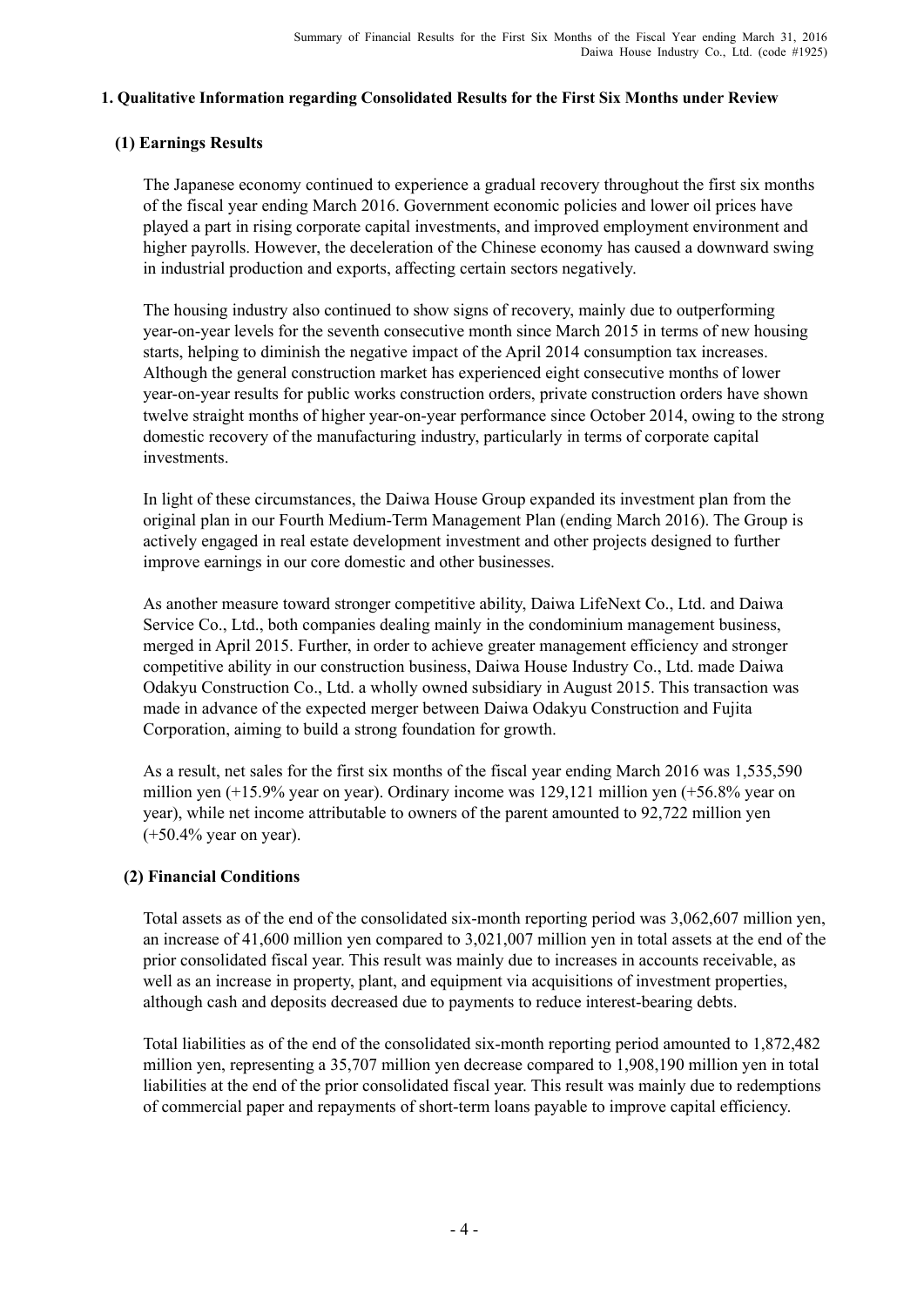Total net assets as of the end of the consolidated six-month reporting period amounted to 1,190,124 million yen, representing a 77,307 million yen increase compared to 1,112,817 million yen in total net assets at the end of the prior consolidated fiscal year. This result was mainly due to recording of net income attributable to owners of the parent of 92,722 million yen, offset in part by payments of dividends related to the prior consolidated fiscal year.

# **(3) Earnings Forecasts**

Based on recent order trends and second-quarter earnings, the Company has revised consolidated earnings forecasts for the full year. Refer to Announcement of Dividend Payment (Interim Dividend) and Revision of Earnings and Dividend Forecasts for the Fiscal Year Ending March 2016, announced on November 6, 2015, regarding matters related to the revisions of these forecasts.

# **2. Summary Information (Notes)**

## **(1) Changes in Accounting Policies Applied, Changes in Accounting Estimates and Retrospective Restatement**

Change in Accounting Policies

(Application of Accounting Standard for Business Combinations)

Beginning with the first three months of the consolidated fiscal year under review, the Company has adopted the Accounting Standard for Business Combinations (ASBJ Statement No. 21, September 13, 2013), the Accounting Standard for Consolidated Financial Statements (ASBJ Statement No. 22, September 13, 2013), and the Accounting Standard for Business Divestitures (ASBJ Statement No. 7, September 13, 2013). Under these changes, the Company now records differences due to equity changes in subsidiaries subject to ongoing control to capital surplus. In addition, the Company now records acquisition-related costs as costs in the consolidated fiscal year in which they occurred. With respect to business combinations occurring after the beginning of the first three months of the consolidated fiscal year under review, the Company now revises acquisition cost allocation based on provisional accounting estimates, reflecting these costs in the quarterly consolidated financial statements for the date on which the business combination occurred.

The Company has changed its presentation with respect to quarterly net income, as well as changing the presentation from "minority interests" to "non-controlling interests." To reflect these changes in presentation, the Company has reclassified its financial statements for the first six months of the prior consolidated fiscal year and its financial statements for the prior consolidated fiscal year.

In accordance with the transitional treatment based on the provisions of section 58-2 (4) of the Accounting Standard for Business Combinations, section 44-5 (4) of the Accounting Standard for Consolidated Financial Statements, and section 57-4 (4) of the Accounting Standard for Business Divestitures, the effects of the application of these changes have been applied as of the beginning of the first three months of the consolidated fiscal year under review and for periods thereafter.

As a result, the Company does not expect this transaction to have a material impact on operating income, ordinary income, or income before income taxes for the first six months of the consolidated fiscal year under review.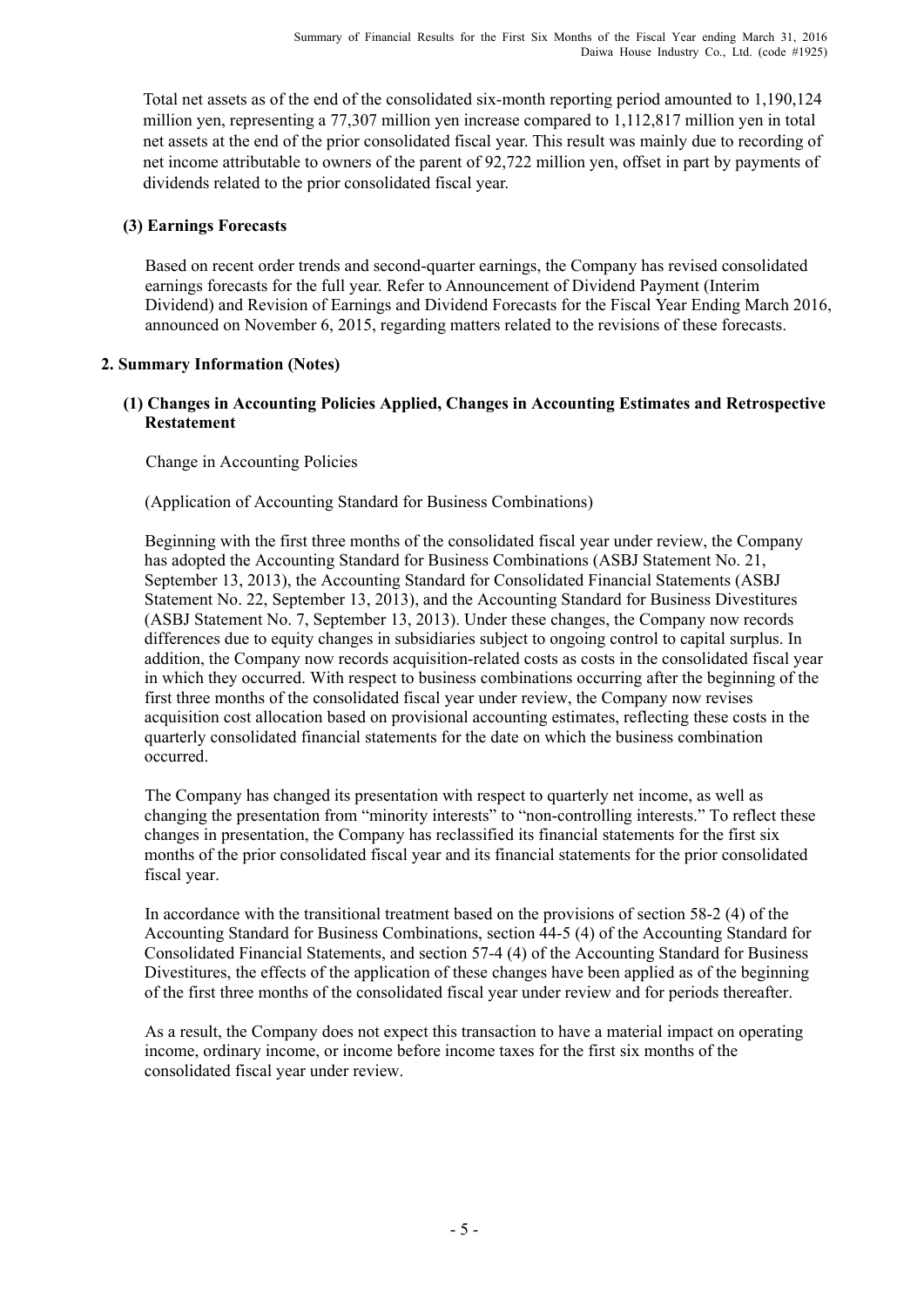# **3. Consolidated Financial Statements**

**(1) Consolidated Balance Sheets**

|                                                                                  |                      | (Millions of yen)        |
|----------------------------------------------------------------------------------|----------------------|--------------------------|
|                                                                                  | As of March 31, 2015 | As of September 30, 2015 |
| Assets                                                                           |                      |                          |
| Current assets                                                                   |                      |                          |
| Cash and deposits                                                                | 238,776              | 155,514                  |
| Notes and accounts receivable from completed<br>construction contracts and other | 244,045              | 266,045                  |
| Short-term investment securities                                                 | 16                   | 16                       |
| Costs on uncompleted construction contracts                                      | 31,778               | 33,478                   |
| Real estate for sale                                                             | 423,869              | 415,833                  |
| Real estate for sale in process                                                  | 114,915              | 136,154                  |
| Land for development                                                             | 647                  | 647                      |
| Merchandise and finished goods                                                   | 14,984               | 15,148                   |
| Work in process                                                                  | 6,709                | 6,368                    |
| Raw materials and supplies                                                       | 5,785                | 6,145                    |
| Other                                                                            | 192,067              | 205,675                  |
| Allowance for doubtful accounts                                                  | (3,347)              | (4,197)                  |
| Total current assets                                                             | 1,270,247            | 1,236,831                |
| Noncurrent assets                                                                |                      |                          |
| Property, plant and equipment                                                    |                      |                          |
| Buildings and structures                                                         | 782,817              | 817,914                  |
| Accumulated depreciation                                                         | (365, 178)           | (379, 936)               |
| Buildings and structures, net                                                    | 417,638              | 437,978                  |
| Land                                                                             | 566,139              | 618,190                  |
| Other                                                                            | 199,303              | 205,856                  |
| Accumulated depreciation                                                         | (112,960)            | (115,165)                |
| Other, net                                                                       | 86,342               | 90,690                   |
| Total property, plant and equipment                                              | 1,070,121            | 1,146,859                |
| Intangible assets                                                                |                      |                          |
| Goodwill                                                                         | 48,136               | 56,033                   |
| Other                                                                            | 32,441               | 31,743                   |
| Total intangible assets                                                          | 80,578               | 87,777                   |
| Investments and other assets                                                     |                      |                          |
| Investment securities                                                            | 252,982              | 235,675                  |
| Lease and guarantee deposits                                                     | 199,562              | 200,673                  |
| Other                                                                            | 150,944              | 158,372                  |
| Allowance for doubtful accounts                                                  | (3,430)              | (3,582)                  |
| Total investments and other assets                                               | 600,059              | 591,138                  |
| Total noncurrent assets                                                          | 1,750,759            | 1,825,775                |
| <b>Total assets</b>                                                              | 3,021,007            | 3,062,607                |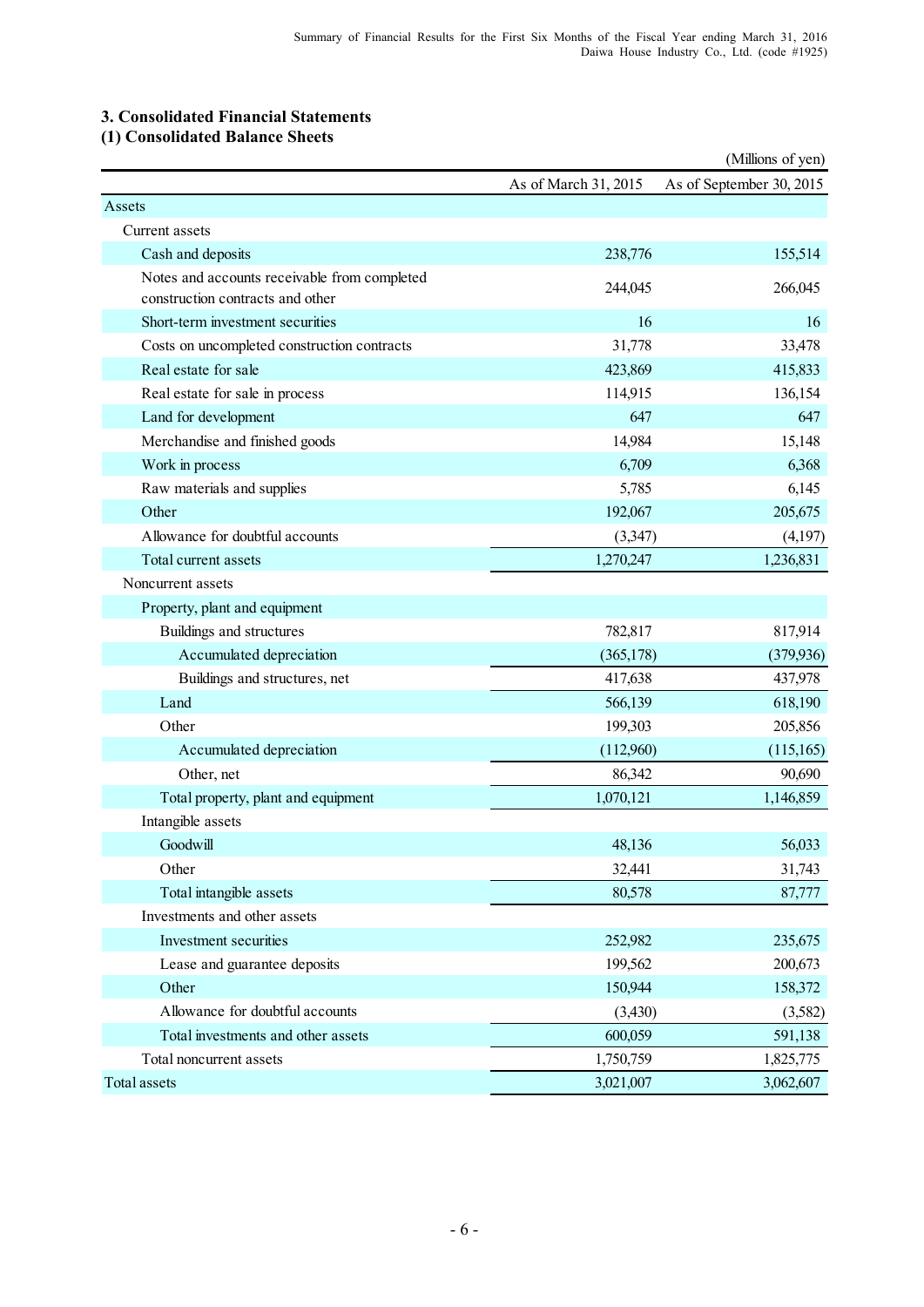|                                                                    |                      | (Millions of yen)        |
|--------------------------------------------------------------------|----------------------|--------------------------|
|                                                                    | As of March 31, 2015 | As of September 30, 2015 |
| Liabilities                                                        |                      |                          |
| Current liabilities                                                |                      |                          |
| Notes and accounts payable for construction<br>contracts and other | 309,261              | 310,588                  |
| Short-term loans payable                                           | 70,892               | 67,996                   |
| Current portion of bonds payable                                   | 110                  | 83                       |
| Current portion of long-term loans payable                         | 34,803               | 39,517                   |
| Commercial papers                                                  | 72,000               |                          |
| Income taxes payable                                               | 27,415               | 43,697                   |
| Advances received                                                  | 39,732               | 45,950                   |
| Advances received on uncompleted construction<br>contracts         | 90,487               | 88,466                   |
| Provision for bonuses                                              | 39,249               | 42,754                   |
| Provision for warranties for completed construction                | 6,819                | 6,733                    |
| Asset retirement obligations                                       | 1,617                | 1,608                    |
| Other                                                              | 223,713              | 224,465                  |
| Total current liabilities                                          | 916,104              | 871,861                  |
| Noncurrent liabilities                                             |                      |                          |
| Bonds payable                                                      | 110,595              | 110,054                  |
| Long-term loans payable                                            | 275,128              | 284,724                  |
| Long-term lease and guarantee deposited                            | 241,355              | 244,618                  |
| Net defined benefit liability                                      | 179,470              | 182,847                  |
| Asset retirement obligations                                       | 29,434               | 30,905                   |
| Other                                                              | 156,100              | 147,470                  |
| Total noncurrent liabilities                                       | 992,085              | 1,000,621                |
| <b>Total liabilities</b>                                           | 1,908,190            | 1,872,482                |
| Net assets                                                         |                      |                          |
| Shareholders' equity                                               |                      |                          |
| Capital stock                                                      | 161,699              | 161,699                  |
| Capital surplus                                                    | 294,632              | 311,226                  |
| Retained earnings                                                  | 534,639              | 604,065                  |
| Treasury stock                                                     | (1,965)              | (1,980)                  |
| Total shareholders' equity                                         | 989,005              | 1,075,009                |
| Accumulated other comprehensive income                             |                      |                          |
| Valuation difference on available-for-sale<br>securities           | 84,678               | 70,606                   |
| Deferred gains or losses on hedges                                 | 84                   | (18)                     |
| Revaluation reserve for land                                       | (457)                | (217)                    |
| Foreign currency translation adjustment                            | 32,318               | 34,728                   |
| Total accumulated other comprehensive income                       | 116,623              | 105,097                  |
| Subscription rights to shares                                      | 38                   | 38                       |
| Non-controlling interests                                          | 7,149                | 9,977                    |
| Total net assets                                                   | 1,112,817            | 1,190,124                |
| Total liabilities and net assets                                   | 3,021,007            | 3,062,607                |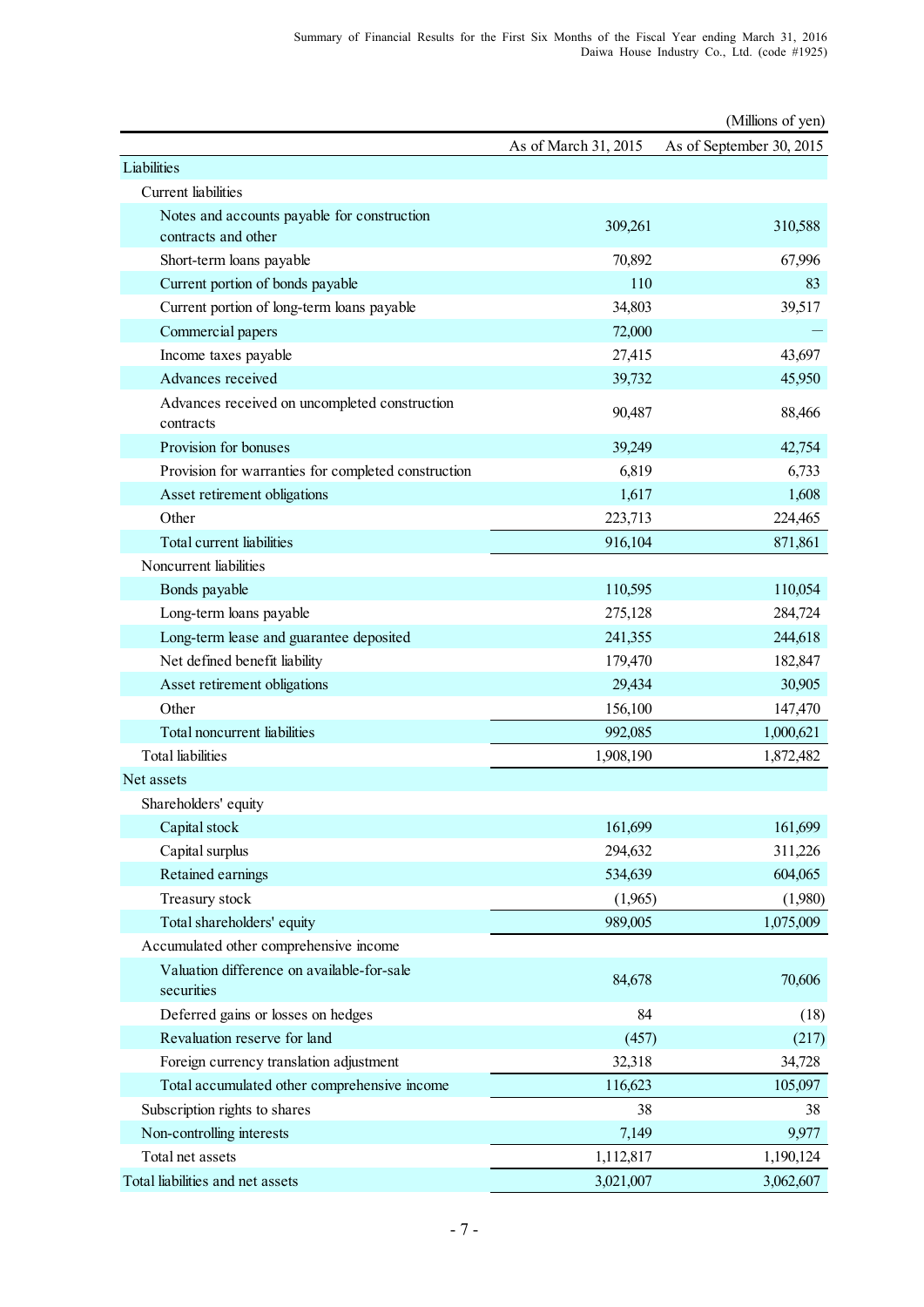# **(2) Consolidated Statements of Income and Consolidated Statements of Comprehensive Income (Consolidated Statements of Income)**

|                                                         |                        | (Millions of yen)      |
|---------------------------------------------------------|------------------------|------------------------|
|                                                         | Six months ended       | Six months ended       |
|                                                         | September 30, 2014     | September 30, 2015     |
|                                                         | (From April 1, 2014    | (From April 1, 2015    |
|                                                         | to September 30, 2014) | to September 30, 2015) |
| Net sales                                               | 1,324,847              | 1,535,590              |
| Cost of sales                                           | 1,068,854              | 1,213,970              |
| Gross profit                                            | 255,992                | 321,619                |
| Selling, general and administrative expenses            | 175,865                | 191,136                |
| Operating income                                        | 80,127                 | 130,482                |
| Non-operating income                                    |                        |                        |
| Interest income                                         | 1,985                  | 1,866                  |
| Dividends income                                        | 1,325                  | 1,647                  |
| Equity in earnings of affiliates                        | 518                    |                        |
| Miscellaneous income                                    | 3,714                  | 2,500                  |
| Total non-operating income                              | 7,543                  | 6,014                  |
| Non-operating expenses                                  |                        |                        |
| Interest expenses                                       | 2,535                  | 2,494                  |
| Taxes and dues                                          | 584                    | 1,150                  |
| Equity in losses of affiliates                          |                        | 415                    |
| Miscellaneous expenses                                  | 2,218                  | 3,316                  |
| Total non-operating expenses                            | 5,337                  | 7,376                  |
| Ordinary income                                         | 82,332                 | 129,121                |
| Extraordinary income                                    |                        |                        |
| Gain on sales of noncurrent assets                      | 1,202                  | 360                    |
| Gain on sales of investment securities                  | 3,348                  | 4,309                  |
| Gain on revision of retirement benefit plan             | 9,394                  |                        |
| Gain on step acquisitions                               | 5                      | 4,147                  |
| Total extraordinary income                              | 13,949                 | 8,817                  |
| <b>Extraordinary losses</b>                             |                        |                        |
| Loss on sales of noncurrent assets                      | 55                     | 36                     |
| Loss on retirement of noncurrent assets                 | 1,460                  | 457                    |
| Impairment loss                                         | 3                      | 346                    |
| Loss on sales of investment securities                  |                        | 116                    |
| Loss on valuation of investment securities              | 4                      |                        |
| Merger expenses                                         |                        | 700                    |
| Other                                                   | 60                     | 15                     |
| Total extraordinary losses                              | 1,585                  | 1,673                  |
| Income before income taxes                              | 94,697                 | 136,266                |
| Income taxes-current                                    | 23,550                 | 45,561                 |
| Income taxes-deferred                                   | 9,670                  |                        |
| Total income taxes                                      |                        | (2,192)                |
| Net income                                              | 33,220                 | 43,368                 |
|                                                         | 61,476                 | 92,897                 |
| Profit (loss) attributable to non-controlling interests | (191)                  | 174                    |
| Net income attributable to owners of the parent         | 61,668                 | 92,722                 |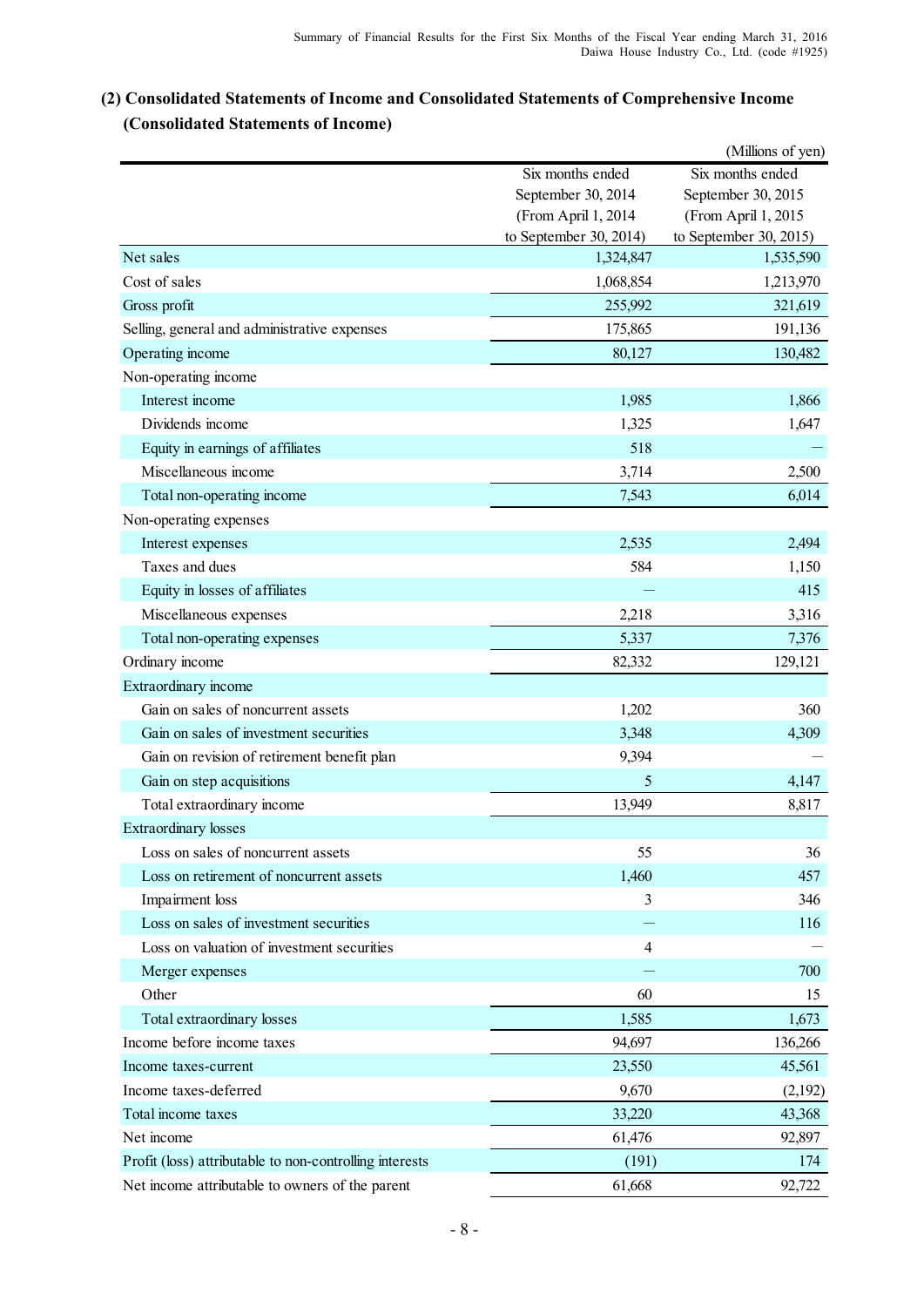# **(Consolidated Statements of Comprehensive Income)**

|                                                                                        |                        | (Millions of yen)      |
|----------------------------------------------------------------------------------------|------------------------|------------------------|
|                                                                                        | Six months ended       | Six months ended       |
|                                                                                        | September 30, 2014     | September 30, 2015     |
|                                                                                        | (From April 1, 2014)   | (From April 1, 2015)   |
|                                                                                        | to September 30, 2014) | to September 30, 2015) |
| Net income                                                                             | 61,476                 | 92,897                 |
| Other comprehensive income                                                             |                        |                        |
| Valuation difference on available-for-sale securities                                  | 22,739                 | (13,726)               |
| Deferred gains or losses on hedges                                                     | (10)                   | (102)                  |
| Foreign currency translation adjustment                                                | (3,331)                | 1,331                  |
| Share of other comprehensive income of associates<br>accounted for using equity method | (2,767)                | 747                    |
| Total other comprehensive income                                                       | 16,630                 | (11,750)               |
| Comprehensive income                                                                   | 78,107                 | 81,146                 |
| (Comprehensive income attributable to)                                                 |                        |                        |
| Comprehensive income attributable to owners of the<br>parent                           | 78,289                 | 80,958                 |
| Comprehensive income attributable to non-coutrolling<br>interests                      | (182)                  | 188                    |